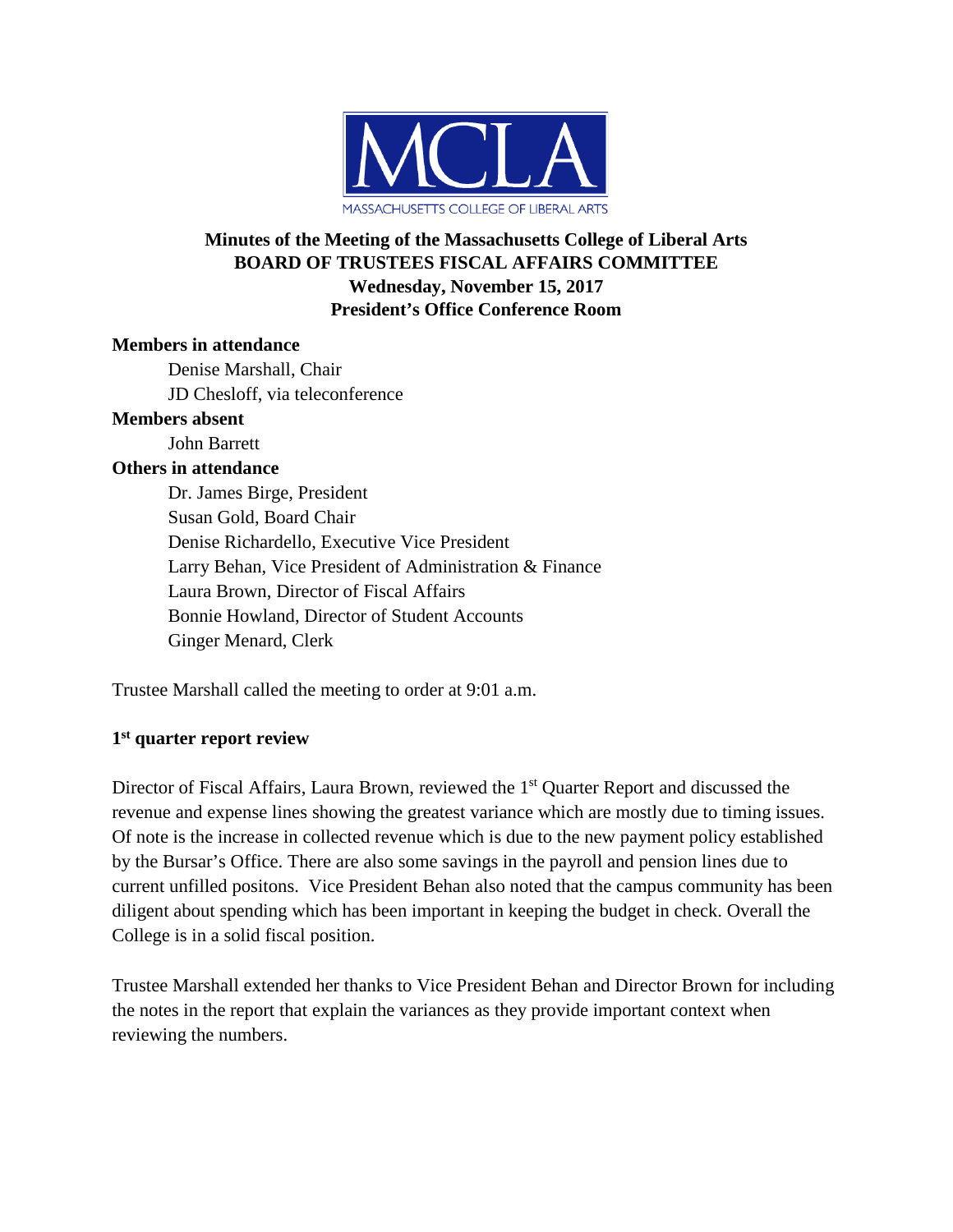### **Budget FY18 update**

Vice President Behan shared that the 75K funding for Gallery 51 has been included in the Senate's override budget. It is also anticipated that funding for the State University Internship Program will be restored. He also noted he will be keeping an eye on the final Department of Higher Education (DHE) numbers as those will be important predictors as to the solvency of the budget.

Administration & Finance continues to work on transferring to new budgeting software that will enable managers to have a more effective tool for overseeing their budgets and provide the tools to extend the budgeting cycle past one year.

### **Accounts Receivable Report**

Director of Student Accounts Bonnie Howland, reported that there is a significant decrease in outstanding student balances. The current amount is just over \$64K and last year at this time the number was at \$178K. This is due to the implementation of a more robust collections procedure.

The Bursar's office continues to meet and work with students who have balances remaining to address payment options. They are not able to register for the next semester until this has taken place.

VP Behan recognized the exceptional work of Bonnie and her staff noting that he appreciates her bringing ideas forward about ways to improve processes and her innovative and proactive thinking.

## **Facilities Projects Updates**

Vice President Behan provided an overview of the submission process that has been established by the Division of Capital Asset Management and Maintenance (DCAMM) to distribute funds for major capital projects. The Commonwealth will be awarding up to \$140M to cover the DCAMM portion of the total project costs for the 29 state and community colleges and UMASS campuses. A priority is being placed on renovating existing buildings rather than building new facilities.

The College has submitted proposal for the renovation of Mark Hopkins Hall as it has been the top priority for renovation for a number of years and houses two of the largest majors – Education and English/Communications. This renovation will focus on enhanced technology, including the Mursion teaching lab, and will provide more distance learning opportunities.